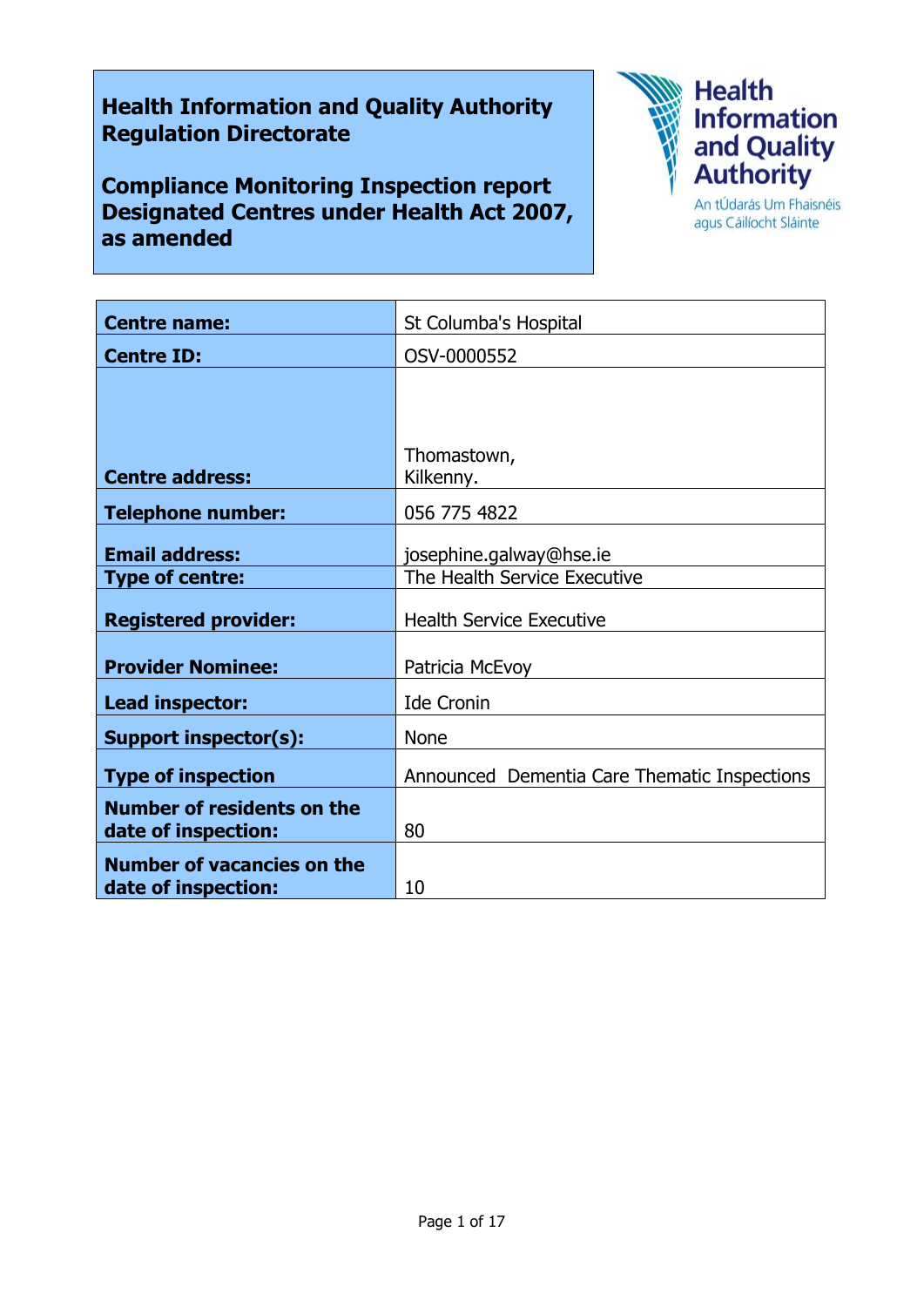# **About Dementia Care Thematic Inspections**

The purpose of regulation in relation to residential care of dependent Older Persons is to safeguard and ensure that the health, wellbeing and quality of life of residents is promoted and protected. Regulation also has an important role in driving continuous improvement so that residents have better, safer and more fulfilling lives. This provides assurances to the public, relatives and residents that a service meets the requirements of quality standards which are underpinned by regulations.

Thematic inspections were developed to drive quality improvement and focus on a specific aspect of care. The dementia care thematic inspection focuses on the quality of life of people with dementia and monitors the level of compliance with the regulations and standards in relation to residents with dementia. The aim of these inspections is to understand the lived experiences of people with dementia in designated centres and to promote best practice in relation to residents receiving meaningful, individualised, person centred care.

Please note the definition of the following term used in reports: responsive behaviour (how people with dementia or other conditions may communicate or express their physical discomfort, or discomfort with their social or physical environment).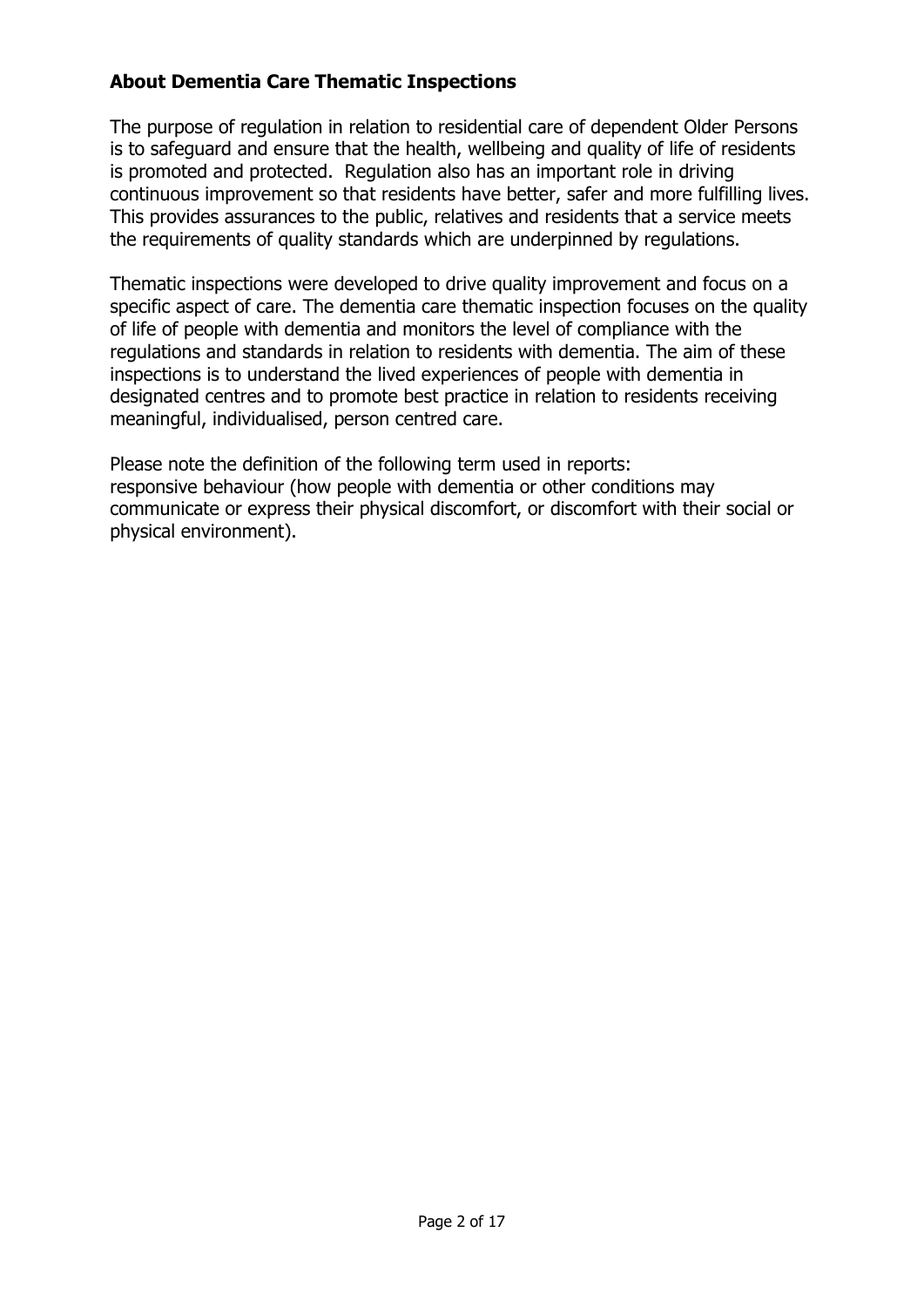**Compliance with the Health Act 2007 (Care and Welfare of Residents in Designated Centres for Older People) Regulations 2013, Health Act 2007 (Registration of Designated Centres for Older People) Regulations 2015 and the National Standards for Residential Care Settings for Older People in Ireland.**

This inspection report sets out the findings of a monitoring inspection, the purpose of which was to monitor compliance with specific outcomes as part of a thematic inspection. This monitoring inspection was announced and took place over 2 day(s).

#### **The inspection took place over the following dates and times**

| From:             | 10:               |
|-------------------|-------------------|
| 30 May 2017 09:30 | 30 May 2017 16:30 |
| 31 May 2017 08:40 | 31 May 2017 13:30 |

The table below sets out the outcomes that were inspected against on this inspection.

| <b>Outcome</b>                                             | <b>Provider's self</b><br>assessment | <b>Our Judgment</b>         |
|------------------------------------------------------------|--------------------------------------|-----------------------------|
| Outcome 01: Health and Social Care<br><b>Needs</b>         | Compliance<br>demonstrated           | Non Compliant -<br>Moderate |
| Outcome 02: Safeguarding and Safety                        | Compliance<br>demonstrated           | Compliant                   |
| Outcome 03: Residents' Rights, Dignity<br>and Consultation | Compliance<br>demonstrated           | Compliant                   |
| Outcome 04: Complaints procedures                          | Compliance<br>demonstrated           | Compliant                   |
| Outcome 05: Suitable Staffing                              | Substantially<br>Compliant           | Compliant                   |
| Outcome 06: Safe and Suitable Premises                     | Non Compliant -<br>Major             | Non Compliant -<br>Major    |

### **Summary of findings from this inspection**

As part of the thematic inspection process, providers were invited to attend information seminars given by the Authority. In addition, evidence-based guidance was developed to guide the providers on best practice in dementia care and the inspection process. Prior to the inspection, the person in charge completed the provider self-assessment and compared the service with the requirements of the Health Act 2007 (Care and Welfare of Residents in Designated Centres for Older People) Regulation 2013 and the National Standards for Residential Care Settings for Older People in Ireland (2016).

The inspection also considered information received by HIQA in the form of unsolicited receipt of information, notifications and other relevant information. Action plans from the previous inspection of April 2016 had been addressed with the exception of premises which remains non-compliant. HIQA had received unsolicited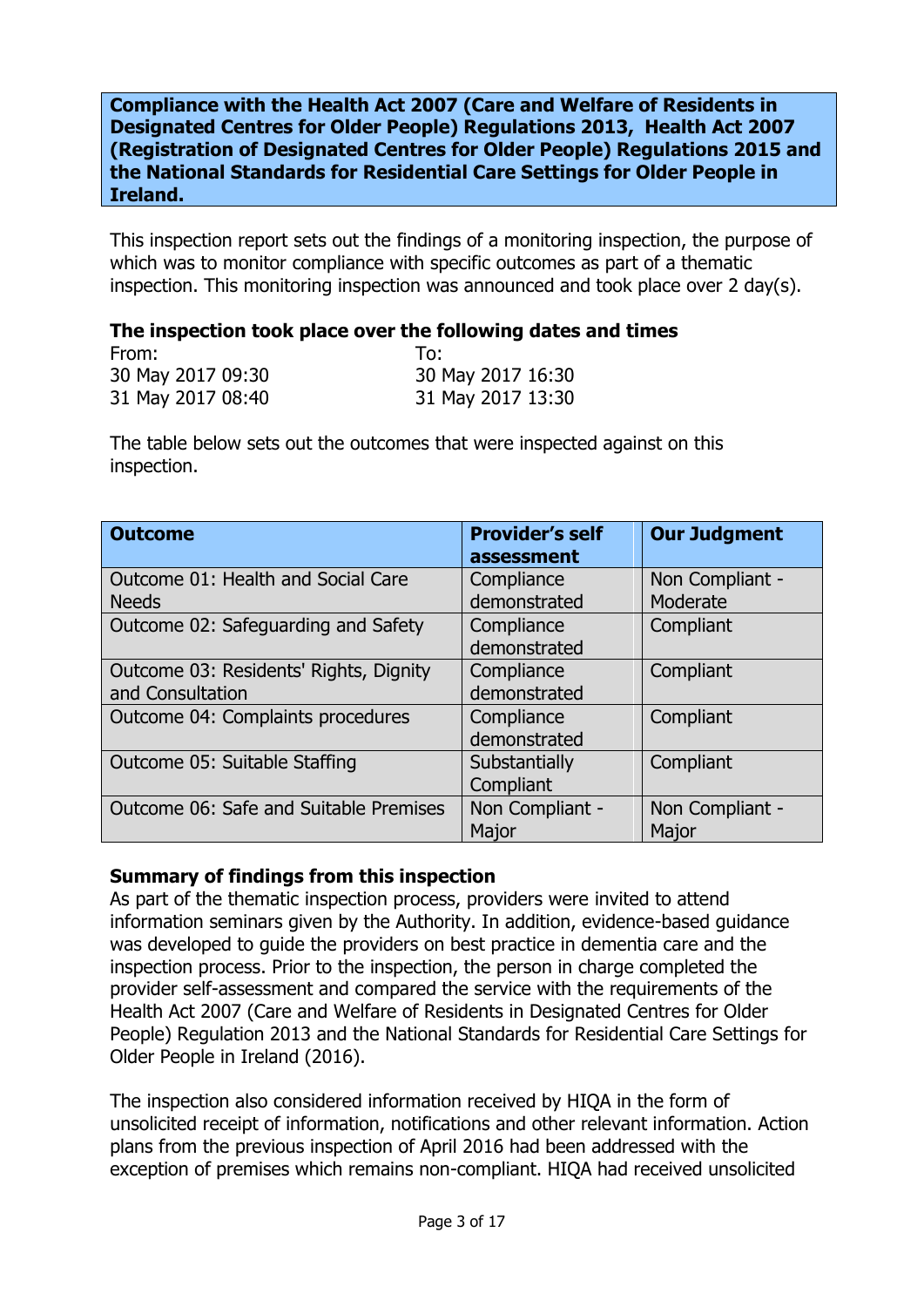information since the last inspection regarding aspects of service delivery. On this inspection care practices were observed and relevant documentation examined in relation to the unsolicited information. The inspector found that the provider had met their legislative responsibilities and the information received was not substantiated. There was a specific dementia care unit which accommodated 15 residents. The inspection focused on this unit known as St. Mary's. A walk-through of the other units within the designated centre was also undertaken as part of the inspection to review improvements since the previous inspection.

As identified in all previous inspection reports, the accommodation in the larger multi-occupancy rooms in all of the units did not achieve the aims of the service as outlined in the statement of purpose. The inspector found evidence that the environment impacted on the wellbeing of residents. There was very limited personal space for individual personal possessions

The Health Service Executive (HSE) has committed to replacing St Columba's Hospital with a new build by 2021, in accordance with 'New Build' Standards and Regulations. Since the previous inspection minor improvements had been completed such as new curtains, soft furnishings and there was increased use of signage.

The inspector met with residents, a relative and staff members during the inspection. She tracked the journey of residents with dementia within the service. She observed care practices and interactions between staff and residents including those who had dementia using a validated observation tool. Documentation such as care plans, medical records and staff training records were reviewed.

The management team displayed good knowledge of the regulatory requirements and they were found to be committed to providing person-centred evidence-based care for the residents. Staff were knowledgeable of residents and their abilities and responsive to their needs. Safe and appropriate levels of supervision were in place to maintain residents' safety.

Matters requiring review are discussed throughout the report and the action plan at the end of the report contains actions that are required to be completed to ensure compliance with the Health Act 2007 (Care and Welfare of Residents in Designated Centres for Older People) Regulations 2013 and the National Standards for Residential Care Settings for Older People in Ireland (2016).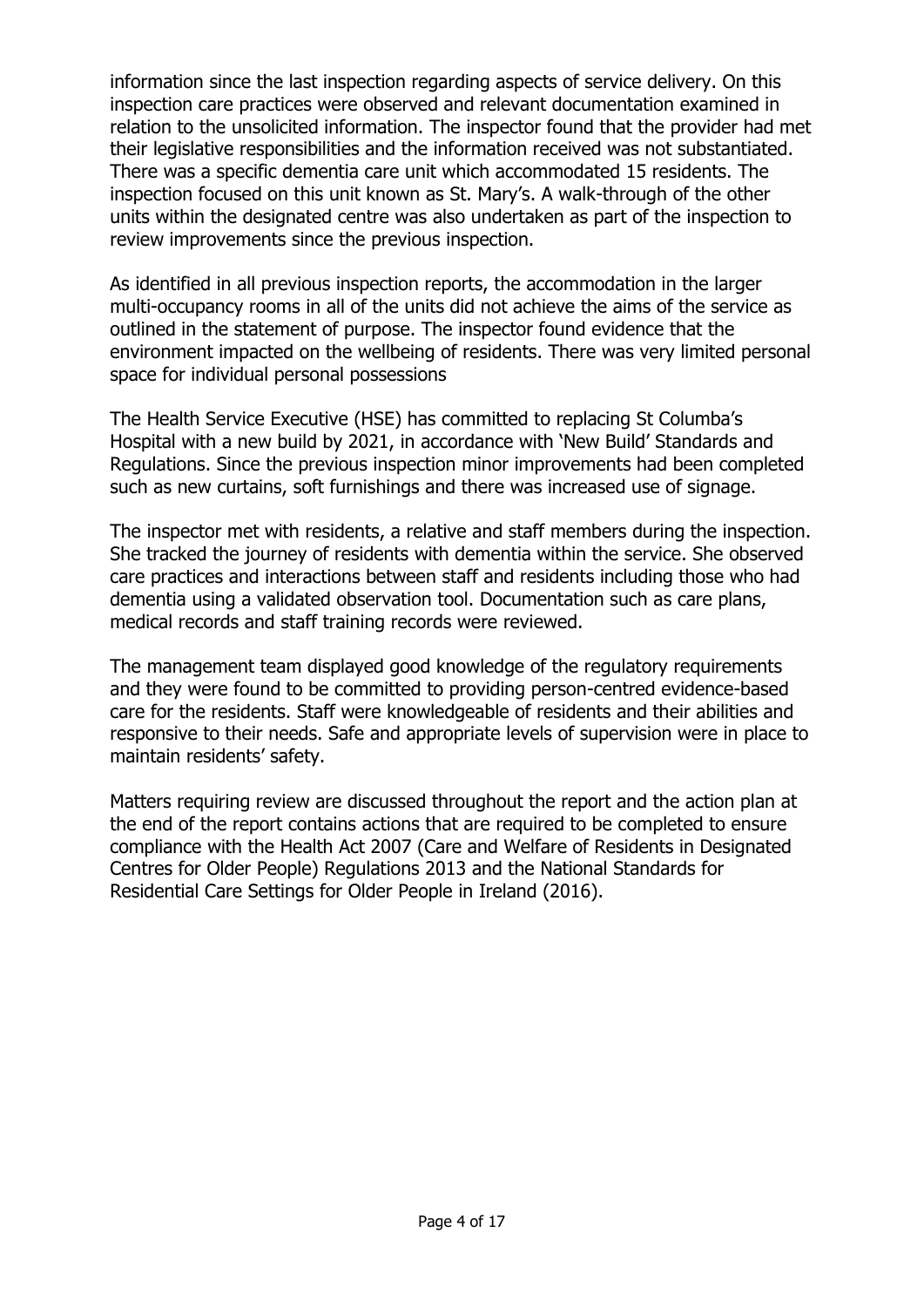**Compliance with Section 41(1)(c) of the Health Act 2007 and with the Health Act 2007 (Care and Welfare of Residents in Designated Centres for Older People) Regulations 2013, Health Act 2007 (Registration of Designated Centres for Older People) Regulations 2015 and the National Standards for Residential Care Settings for Older People in Ireland.**

### **Outcome 01: Health and Social Care Needs**

### **Theme:**

Safe care and support

# **Outstanding requirement(s) from previous inspection(s):**

The action(s) required from the previous inspection were satisfactorily implemented.

## **Findings:**

The inspector focused on the experience of residents with dementia and tracked their journey from admission. Specific aspects of care such as nutrition, access to healthcare and supports, medicine management and end of life care were examined. Comprehensive nursing assessments were carried out using the activity of daily living model. This was supported by the use of validated assessment tools for issues such as risk of falling, risk of developing pressure sores, mental status and for the risk of malnutrition.

The inspector was satisfied that suitable arrangements were in place to meet the health and nursing needs of residents with dementia. Samples of clinical documentation including nursing and medical records were reviewed which indicated that all recent admissions to the centre were assessed prior to admission. Admission was generally arranged through the admissions forum and many of the admissions were already known to the service as they had availed of either day care or respite services.

Systems for monitoring the exchange and receipt of relevant information when residents were transferred to or returned from another healthcare setting were in place. Discharge letters for residents who spent time in acute hospital care and letters from consultants detailing findings following out-patient clinic appointments were available. There was evidence that residents received timely access to health care services. Residents' documentation reviewed by the inspector confirmed they had access to GP care including out-of-hours medical care.

Residents had good access to allied healthcare professionals. Physiotherapy, occupational therapy, dietetic, speech and language therapy, dental, ophthalmology and chiropody services were available to residents as necessary. Community psychiatry of older age specialist services attended residents in the centre. This service supported the medical officer and staff with care of residents experiencing behavioural and psychological symptoms of dementia as needed.

Residents' positive health and wellbeing was promoted with regular exercise as part of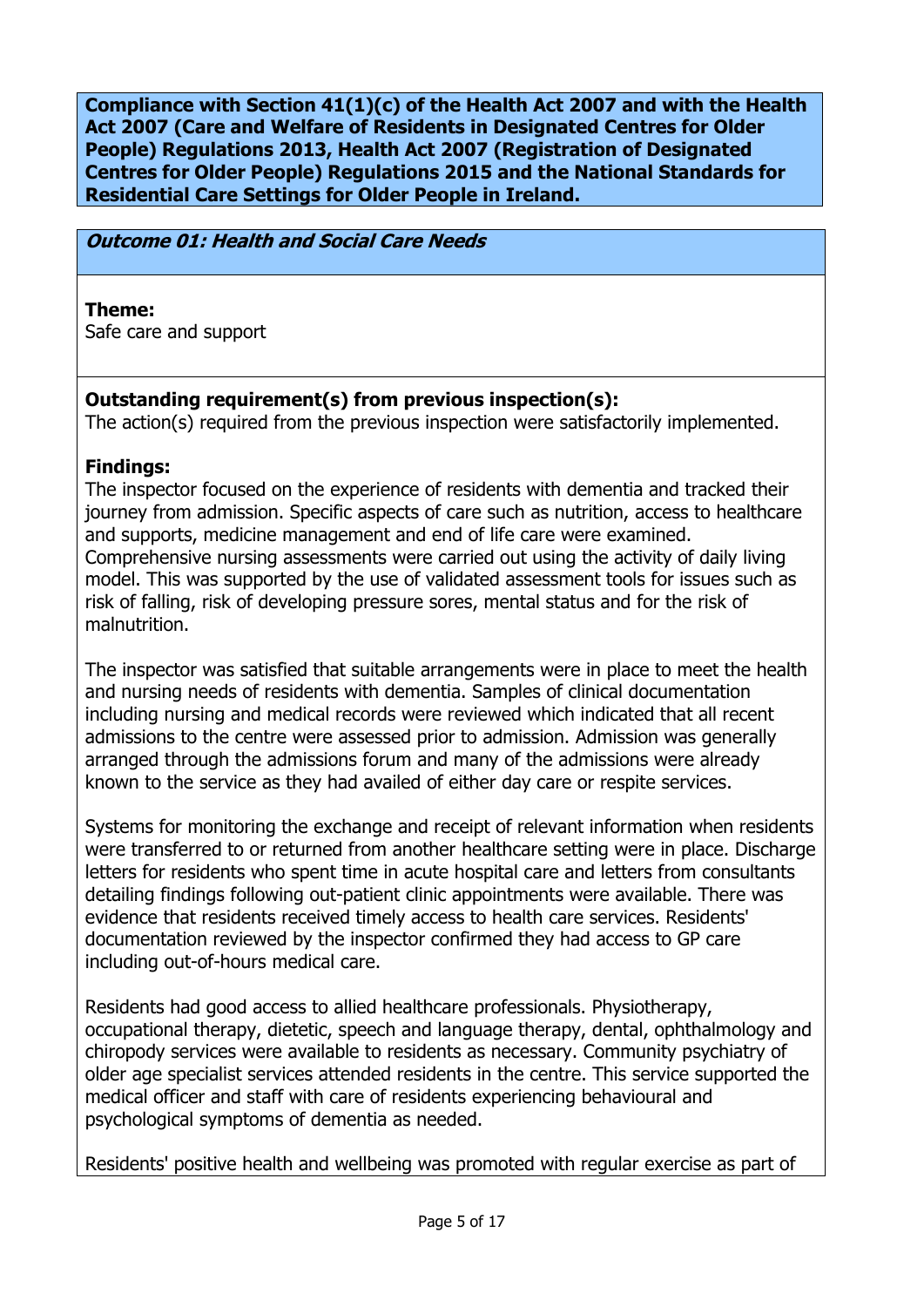their activation programme, an annual influenza vaccination programme, regular vital sign monitoring and medicine reviews. Residents in the centre had access to palliative care services for support with management of their pain and for symptom management during end-of-life care as required.

There were systems in place to ensure residents' nutritional needs were met, and that residents did not experience poor hydration. Residents' weights were checked on a monthly basis or more frequently if the need arose. Care plans were in place that outlined the recommendations of dietitians and speech and language therapists. Nutritional intake records were in place, and completed where required. All staff were aware of residents who were on special diets including diabetic, high protein and fortified diets, or low calorie. The inspector saw that nutritional audits had been completed.

The inspector observed residents having their lunch in the dining/communal room, where a choice of meals was offered. All staff sat beside the resident to whom they were giving assistance and were noted to patiently and gently encourage the resident throughout their meal. Independence was promoted and residents were encouraged to eat their meal at their own pace by themselves with minimal assistance to improve and maintain their functional capacity. Coloured tableware was in use to ensure residents with dementia could locate their food with greater ease. Staff were also heard using the time as an opportunity to chat to residents about their day.

There were care procedures in place to prevent residents developing pressure related skin injuries. Each resident had their risk of developing pressure wounds assessed. Tissue viability specialist services were available to support staff with management of any residents' wounds that were deteriorating or slow to heal if necessary.

There were written policies and procedures in place for end-of-life care. Staff provided end-of-life care to residents with the support of their GP and the community palliative care team, to which there was good access. Some care plans were found to reference the religious needs, social and spiritual needs of the resident. All residents living in this unit were accommodated in multi-occupancy bedrooms, so the option of a single room was not always available. However, the person in charge told the inspector that end-oflife care facilities were available on other units.

Individual religious and cultural practices were facilitated. While care needs were identified on admission and documented accordingly there was limited evidence of any advance planning to ensure the expressed preferences of residents were taken into account prior to them becoming unwell. Decisions concerning future healthcare interventions required review. Resident's preferences with regard to transfer to hospital if of a therapeutic benefit were not documented in all of the end-of -life care plans reviewed.

There was evidence that end-of life care and decisions regarding resuscitation were documented by the GP. However, there was inconsistent evidence of discussion or input from residents or relatives on the record or on a separate consent form to confirm this decision. The inspector did not observe that these decisions were reviewed or updated regularly to assess the validity of the clinical judgement on an ongoing basis.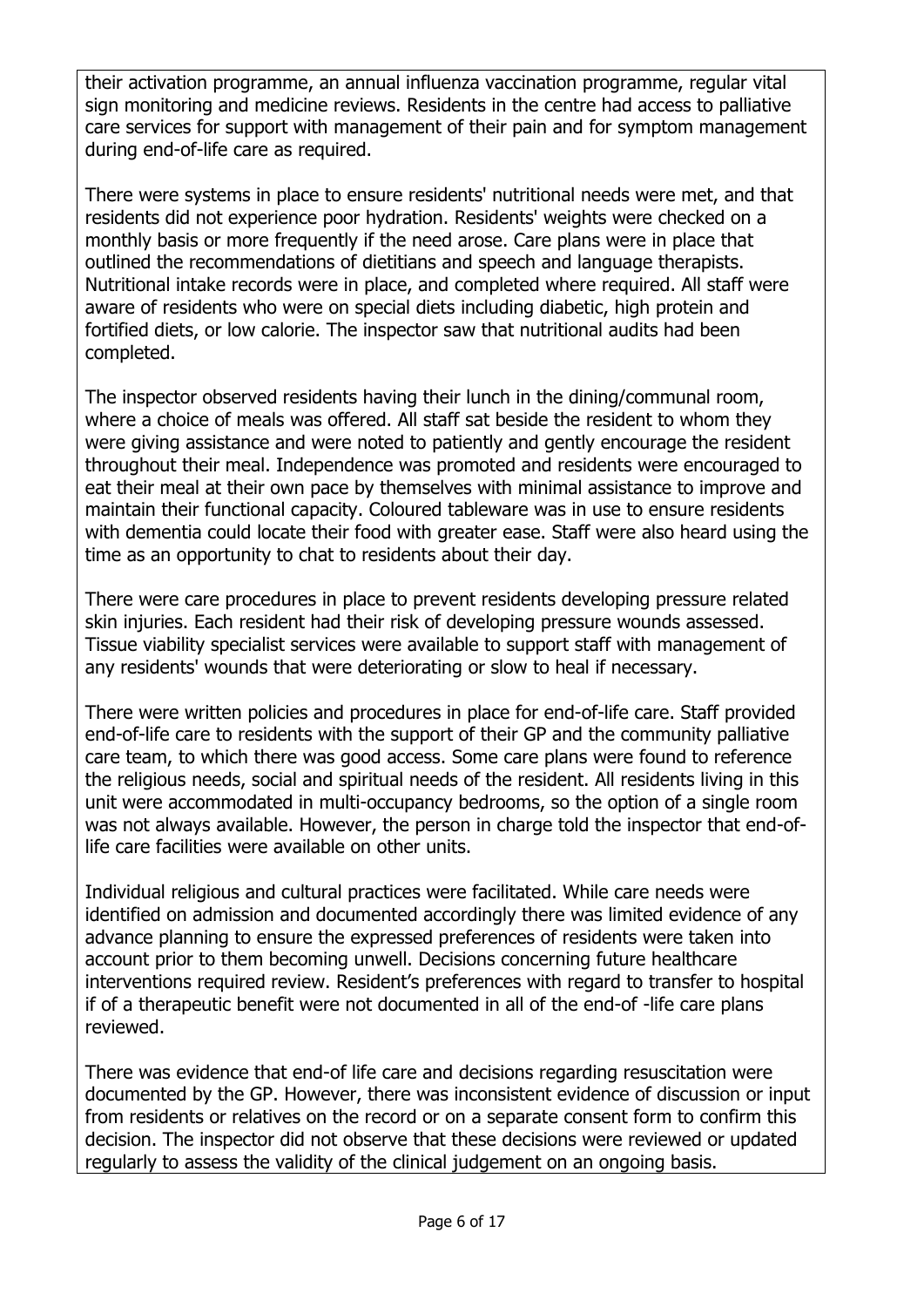The inspector found that some practices in relation to administration recording and review of medication did not meet with professional or regulatory requirements. Some residents were not sufficiently protected by medication management practices and procedures found in the sample of residents' records inspected, indicated that practices were not in accordance with relevant professional guidelines. For example there were gaps in a sample of four medicine administration records viewed by the inspector. Therefore it was impossible to ascertain if the resident had their medicines or not.

Records indicated that residents' prescriptions were reviewed regularly by the GP. There was, however, no multidisciplinary review. For example, a pharmacist was not involved in reviewing prescriptions. Adequate refrigerated storage was in use for medicines that required temperature control and the temperature of the refrigerator was monitored.

Medicines that required strict control measures were managed appropriately and kept in a secure cabinet in keeping with professional guidelines. Nurses kept a register of all controlled drugs. The inspector confirmed that the stock balance was checked and signed by two nurses at the change of each shift. There were appropriate procedures for the handling and disposal of unused and out of date medicines.

The inspector saw that medication management audits were completed as part of the quality metrics system. The inspector was informed that the audit results were discussed at the quality and safety meetings and also at the drugs and therapeutic committee meetings. The pharmacist also provides onsite training in relation to falls management and medicines management. The pharmacist involved in dispensing residents' medicines met their statutory obligations to residents. The inspector was informed that the pharmacist was available to meet residents if they wished.

### **Judgment:**

Non Compliant - Moderate

# **Outcome 02: Safeguarding and Safety**

#### **Theme:**  Safe care and support

# **Outstanding requirement(s) from previous inspection(s):**

No actions were required from the previous inspection.

# **Findings:**

Measures were in place to protect residents from being harmed or suffering abuse. There were procedures in place for the prevention, detection and response to abuse, and residents were provided with support that promoted a positive approach to the behaviours and psychological symptoms of dementia.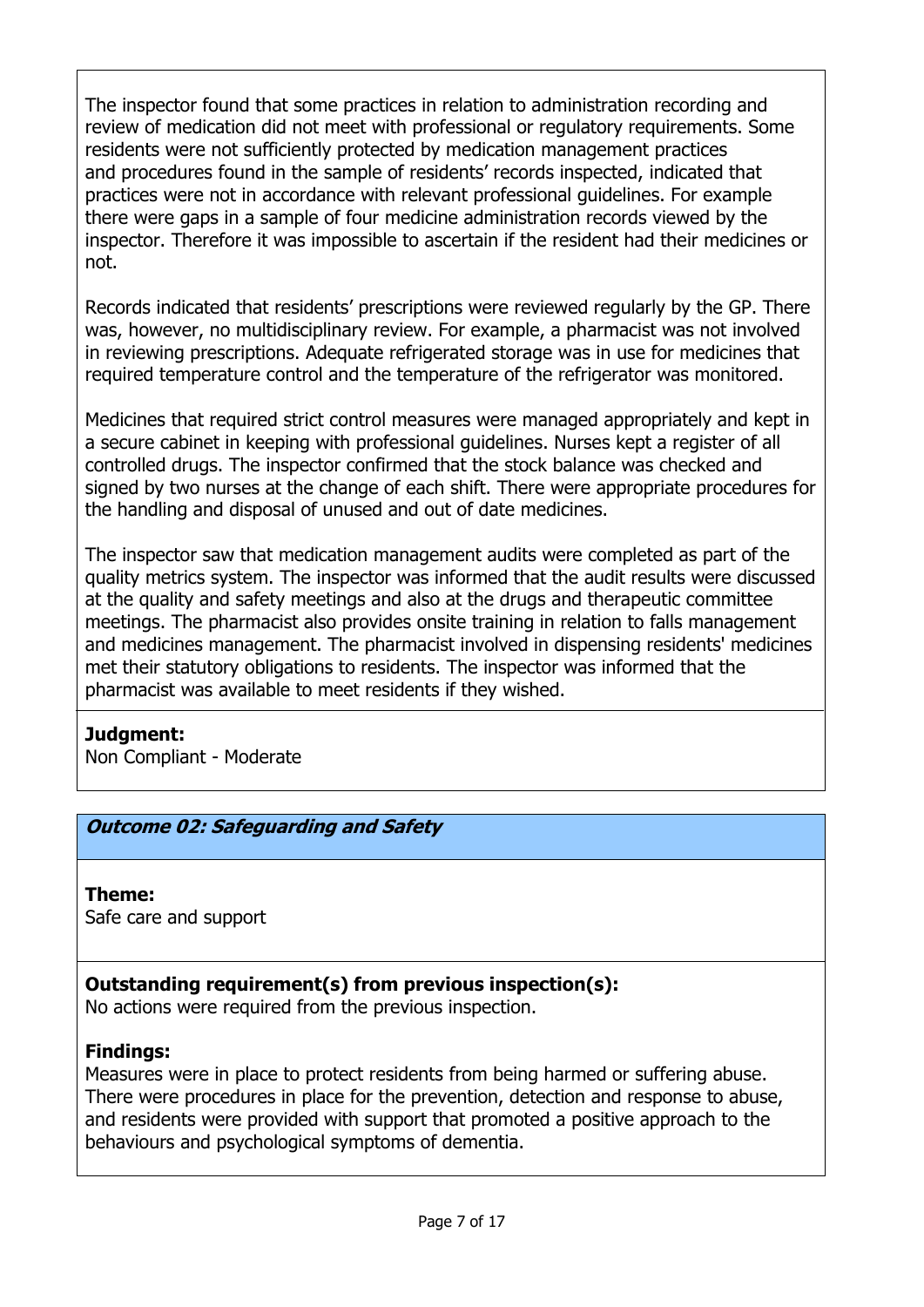There was a policy in place to inform staff on the prevention, detection, reporting and investigation of allegations or suspicions of abuse in the centre. It incorporated the national policy on safeguarding vulnerable persons at risk of abuse. Staff who spoke with the inspector confirmed that they had received training on safeguarding vulnerable adults and were familiar with the reporting structures in place. There were systems in place to ensure allegations of abuse were fully investigated and that pending such investigations measures were in place to ensure the safety of residents. Staff confirmed that there were no barriers to raising issues of concern and that the ethos of the centre was zero tolerance.

There was a policy on, and procedures in place, for managing behavioural and psychological symptoms of dementia (BPSD). While there were residents who had a history of responsive behaviours, their symptoms were very well managed by staff. Staff spoken with by the inspector demonstrated an in-depth knowledge of the triggers and the most appropriate de-escalation techniques to be used for each resident if necessary. During the inspection the inspector observed that staff approached residents in a sensitive and appropriate manner and residents responded positively to the techniques used by staff.

Behavioural support plans were in place for residents that required them and were reviewed on a three-monthly basis. No residents were receiving p.r.n (a medicine only taken as the need arises) medicines at the time of this inspection. There were procedures in place to ensure administration was monitored and appropriate. Residents with dementia had good access to psychiatry of older age services. There was evidence of regular multidisciplinary reviews for residents in conjunction with community psychiatry services. Staff had received dementia care training on this unit. Staff had also received training in managing responsive behaviours and training was on-going to ensure all staff had the skills as required by the regulations.

It was noted that there was a culture of promoting a restraint free environment. There was a policy on the management of restraint which was in line with national policy. One out of fifteen residents were using bedrails at their request. The inspector saw that alternative measures such as low beds, and bed alarms were in use. There were adequate systems in place in relation to the management of residents' finances in line with HSE national policy. The inspector saw that no monies were held on behalf of residents on the unit.

# **Judgment:**

**Compliant** 

**Outcome 03: Residents' Rights, Dignity and Consultation**

# **Theme:**

Person-centred care and support

# **Outstanding requirement(s) from previous inspection(s):**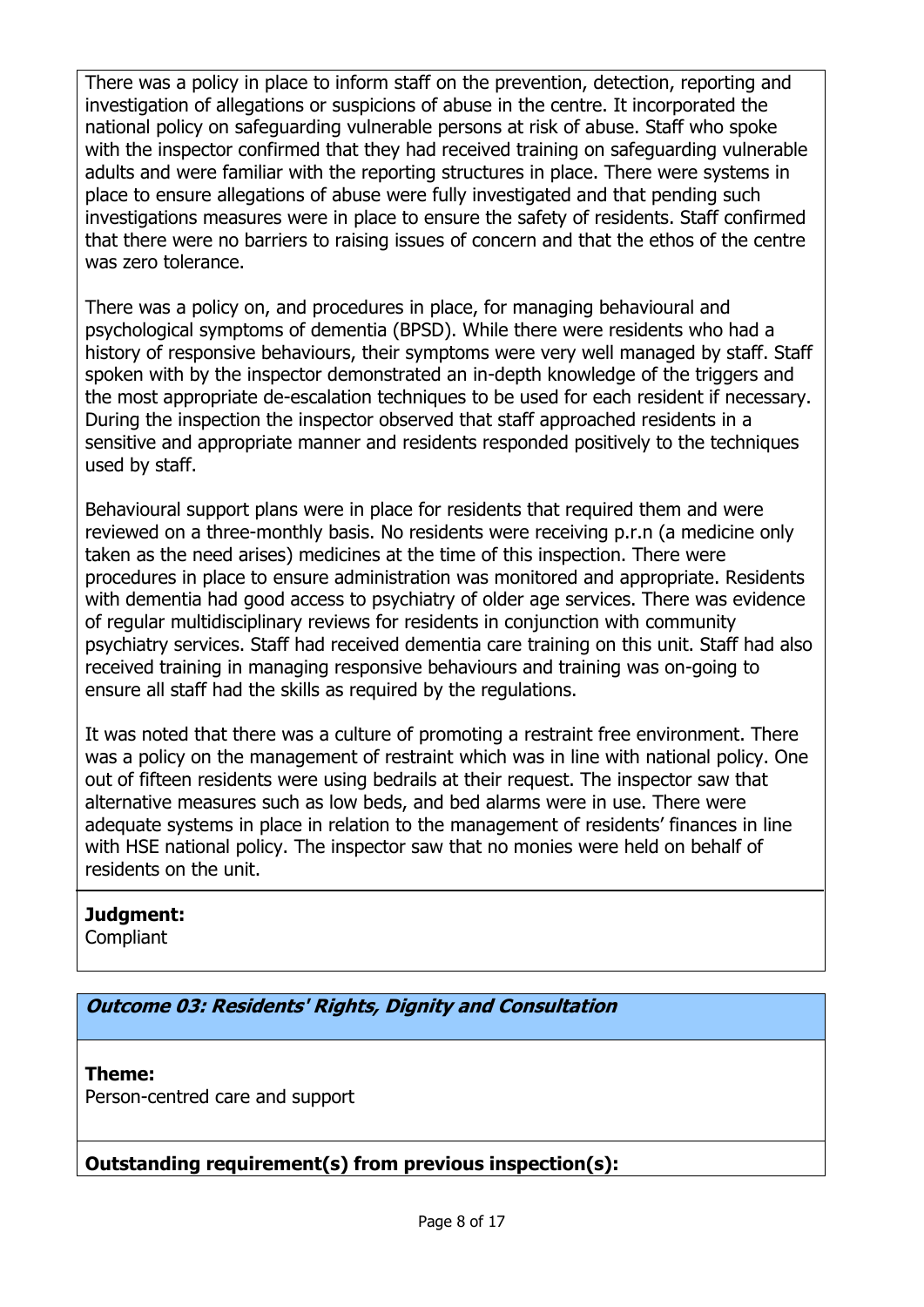No actions were required from the previous inspection.

# **Findings:**

Residents in the centre were consulted with and involved in the planning and organisation of the centre. Residents with dementia integrated with other residents in the centre. Residents' rights to make choices about how they spent their day was promoted and respected. Activities available were varied and coordinated by activity staff and staff on the unit. The inspector saw that there was a dedicated staff member allocated to activities in the evening time. The inspector found that residents including residents with dementia were assisted to enjoy a meaningful quality of life in the centre.

There was evidence that feedback was sought from residents including residents with dementia on an on going basis. A residents' forum was convened regularly and the meetings were recorded. There were 20 hours dedicated to activities within the hospital. However, the person in charge told the inspector that on average 46 hours was provided to residents which included external trips, music sessions and flower arranging. The person in charge told the inspector that these hours would be increased once approval had been granted. The inspector saw that staff working on the dementia unit provided a varied programme of activities for residents. The inspector established from speaking with residents and staff that opportunities to maintain personal relationships with family and friends in the wider community was encouraged.

Arrangements were provided for residents to attend family occasions and opportunities to socialise and link with the wider community by arranged outings and visits by members from the local community was facilitated. On the second day of inspection some residents were going out on a day trip with staff from the unit. Both residents and staff confirmed to the inspector that outings were a regular occurrence. There was a day service onsite and some residents from the unit attended this service. Some residents went out to the local town to play bingo. All residents now had access to a secure outdoor space with seating available. The inspector observed residents outside tending to flowers and sweeping up. Residents were observed to move around the centre freely and were appropriately supported by staff while mobilising if required.

During part of the inspection, the inspector spent a period of time observing staff interactions with residents. The observations took place in the sitting/ dining room over both days of inspection. Observations of the quality of interactions between residents and staff for selected periods of time indicated that the majority of interactions demonstrated positive connective care. Staff provided good quality interactions that demonstrated positive connective care which benefitted the majority of residents throughout the observation periods.

There were many visitors in the unit on the days of this inspection and there was a room available where residents could meet with visitors in private. Family members told inspectors they were welcomed and had an opportunity to speak with staff when visiting. A record of visitors to the designated centre was available and maintained. Independent advocacy services and contact details were also displayed to support all residents including residents' families to raise issues of concern. The centre has utilised the advocacy support services for residents.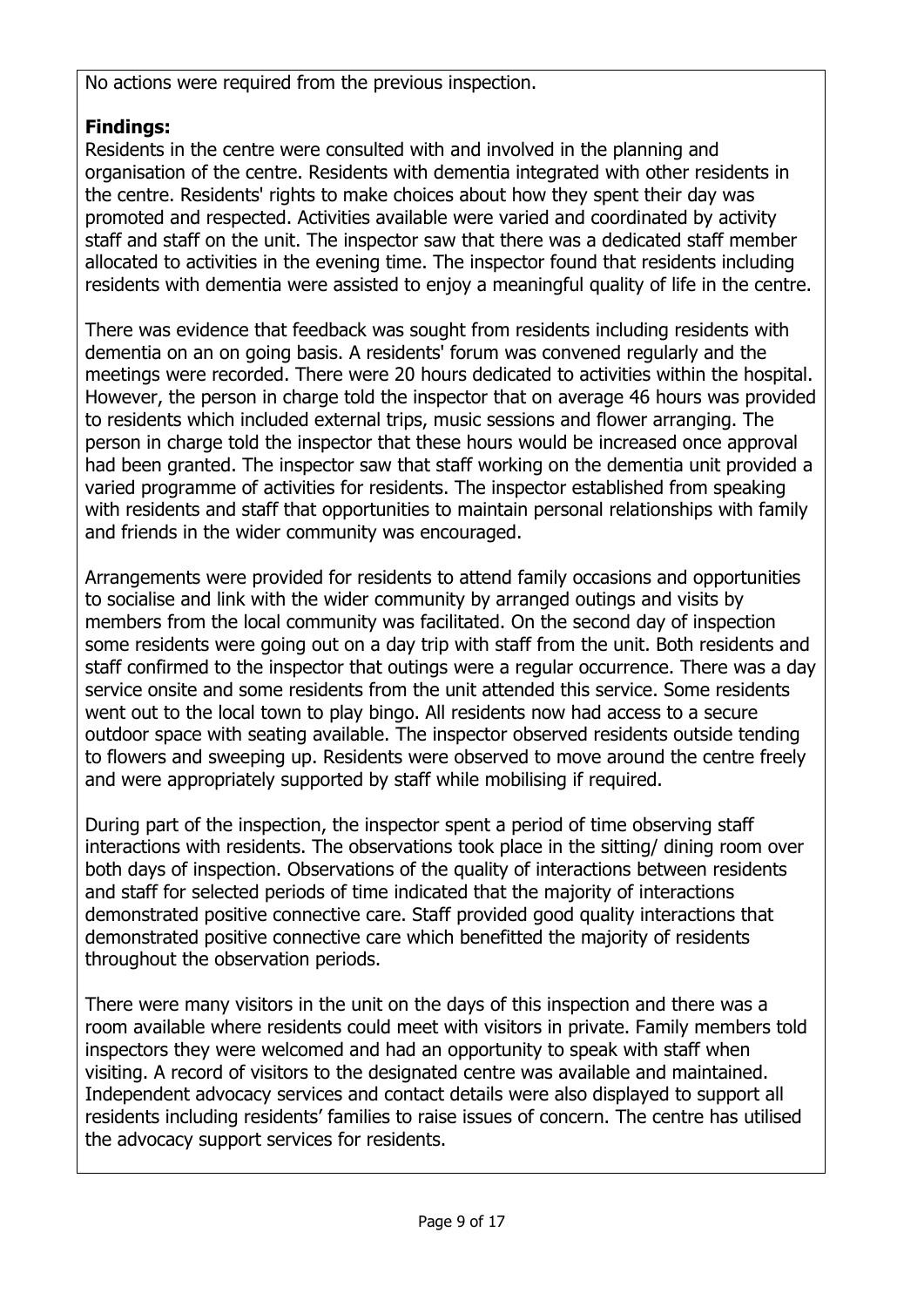There was a notice board available in the unit providing information to residents and visitors. Staff informed the inspector that every effort was made to provide each resident with the freedom to exercise their choice in relation to their daily activities. Residents were facilitated to exercise their political and religious rights. The inspector saw residents reading newspapers and residents discussed local news with the inspector.

All residents had a section in their care plan that covered communication needs, and staff were seen to be familiar with them. There was a policy on communication available to residents. The inspector observed that residents' privacy and dignity was compromised as residents lived in multi-occupancy rooms with limited storage space for personal belongings. This is outlined in detail and actioned under outcome 6.

## **Judgment:**

**Compliant** 

## **Outcome 04: Complaints procedures**

### **Theme:**

Person-centred care and support

# **Outstanding requirement(s) from previous inspection(s):**

The action(s) required from the previous inspection were satisfactorily implemented.

### **Findings:**

A complaints process was in place to ensure the complaints of residents including those with dementia, their families or next of kin were listened to and acted upon. The process included an appeals procedure. The complaints procedure which was displayed in the front foyer met the regulatory requirements.

Detailed records were maintained of all complaints received. Records showed that complaints made to date were dealt with promptly and the outcome and satisfaction of the complainant was recorded.

Suggestion boxes were located in the centre and residents had access to independent advocacy services if they wished.

# **Judgment:**

Compliant

### **Outcome 05: Suitable Staffing**

**Theme: Workforce**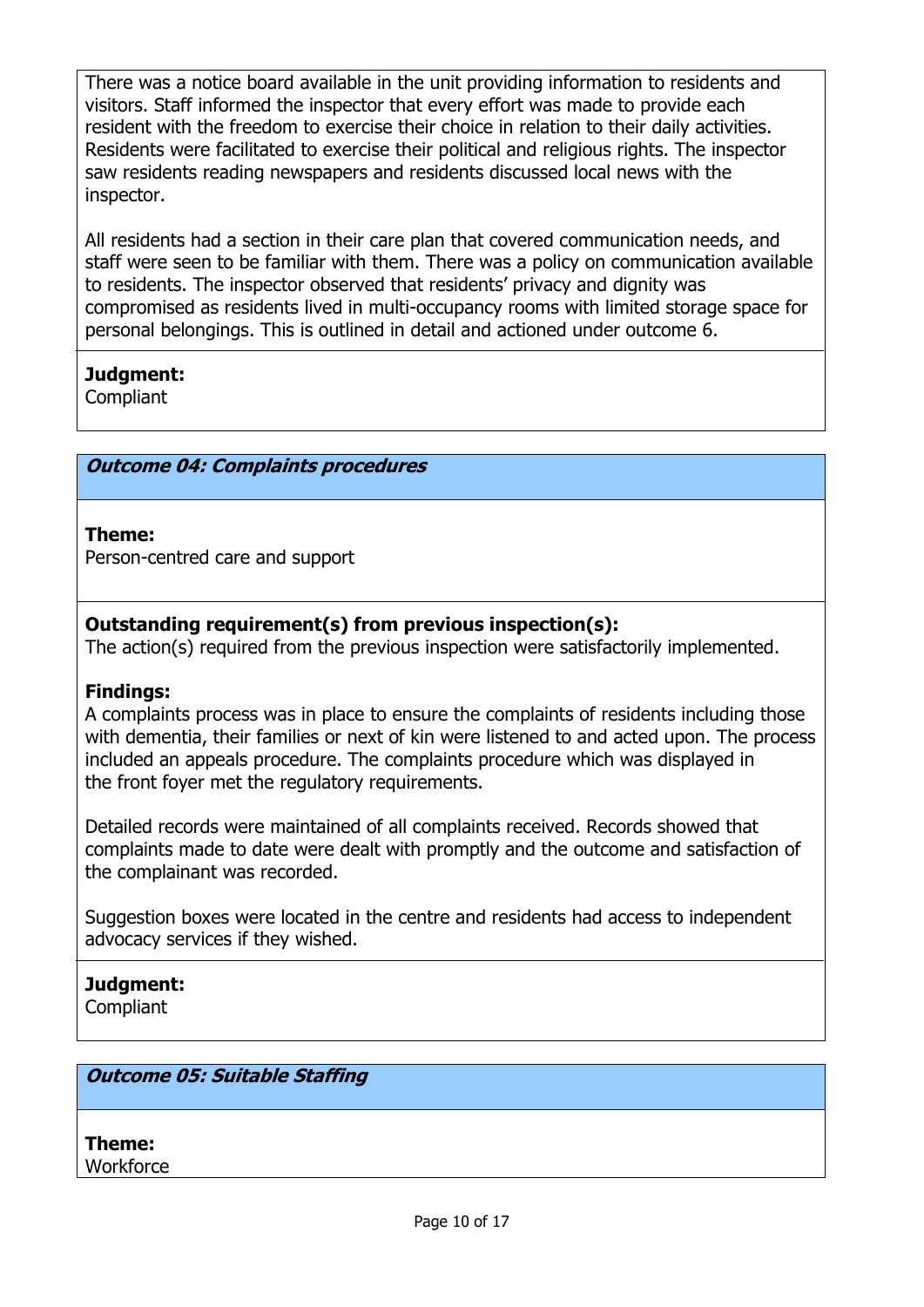# **Outstanding requirement(s) from previous inspection(s):**

No actions were required from the previous inspection.

# **Findings:**

The inspector found that the number and skill mix of staff was appropriate to the assessed needs of residents and the size and layout of the centre on the days of inspection. An actual and planned staff roster was in place. Staff numbers were on duty as outlined on the roster.

There was a varied programme of training for staff. Training records viewed and staff confirmed that all staff had up-to-date mandatory training in fire safety, manual handling and safeguarding vulnerable adults. The clinical nurse manager was a dementia champion and delivered onsite training to staff. Other training included medicines management, nutrition and imagination gym. There were link nurses within the hospital who had specific remit in relation to certain aspects of service delivery such as tissue viability and medicines management.

Staff demonstrated to the inspector their knowledge in a number of areas for example, fire safety, adult protection and caring for residents with dementia or responsive behaviours. Staff who spoke with the inspectors confirmed that they were supported to carry out their work by the nurse managers. Staff were available to assist residents and there was appropriate supervision in the dining room/communal room throughout the days of inspection. Staff were seen to be supportive of residents and responsive to their needs.

Systems of communication were in place to support staff to provide safe and ensure appropriate care. There were handovers each day to ensure good communication and continuity of care from one shift to the next. The inspector found staff to be confident, well informed and knowledgeable of their roles, responsibilities regarding residents.

The inspectors saw records of regular meetings between nursing management at which operational and clinical issues were discussed. The nurse manager told the inspector that he would have regular staff meetings with ward staff to disseminate information. The inspector saw that staff had available to them copies of the regulations and standards.

There was a recruitment policy in place which ensured that staff were selected and vetted in accordance with best recruitment practice. The person in charge confirmed to the inspector that Garda vetting was in place for all staff on the unit. There were no volunteers currently in the centre. The inspector reviewed a sample of four staff files, and found that they contained all of the information required by Schedule 2 of the regulations, including professional registration for nursing staff.

# **Judgment:**

**Compliant**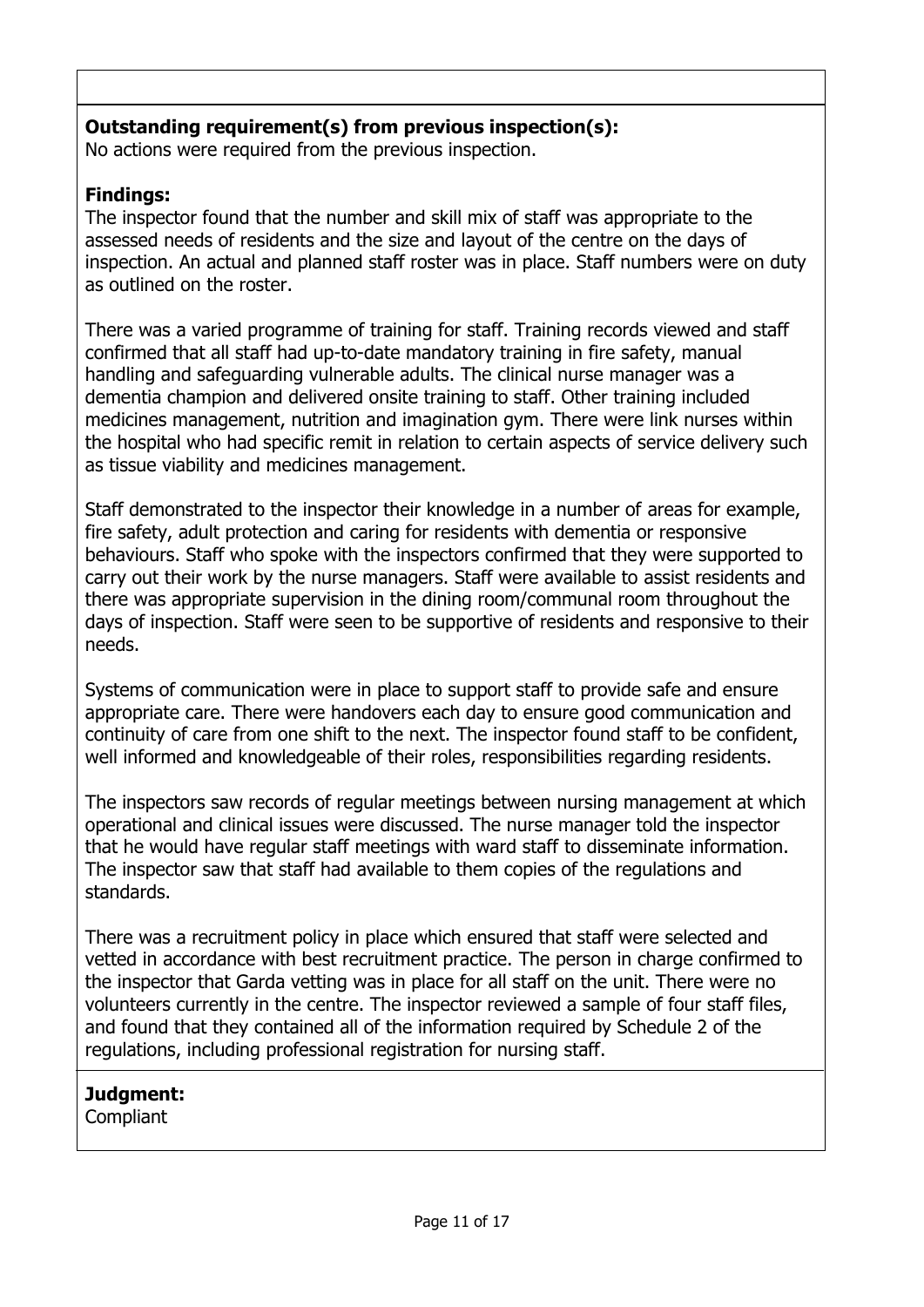### **Theme:**

Effective care and support

# **Outstanding requirement(s) from previous inspection(s):**

Some action(s) required from the previous inspection were not satisfactorily implemented.

### **Findings:**

St Columba's Hospital is located on the outskirts of the town of Thomastown. It comprises of five units in total and is registered to accommodate 90 residents in total.

On the previous inspection, inspectors were informed that funding was committed from the minor capital funding in order to redecorate and refurbish St Anne's Ward and St Brigid's Ward for the benefit of the residents in line with HIQA standards. This action was not completed on the day of inspection.

Overall, the inspector observed that continuing care wards did not conform to the matters set out in Schedule 6, having regard to the needs of the residents of the designated centre. The design and layout of the multi-occupancy bedrooms on the continuing care units were not suitable for their stated purpose including the dementia specific unit.

While the centre was bright and clean, the continuing care wards were not designed to meet the needs of residents with dementia. There was some new signage to assist residents to navigate around the centre. The inspector observed that there were new curtains and soft furnishings in place since the previous inspection.

The inspector focused on the dementia care unit in the centre for the purposes of this inspection. The design and layout of the dementia care unit in the centre was not in line with the statement of purpose in relation to the multi-occupancy bedroom areas. These bedrooms require improvement in line with evidence-based care of residents with a diagnosis of dementia.

The dementia care unit is one of five units within the designated centre. The dementia unit provides long-term accommodation for 15 residents on a continuing care basis on ground floor level. Residents' bedroom accommodation consisted of two bedroom areas one male and one female. There were nine female beds and six male beds which consisted of five three bedded areas.

Each resident's personal space was defined by a screen curtain used for the purpose of providing them with privacy. The inspector observed that many residents in these multioccupancy bedrooms had personal ornaments and photographs displayed. These facilities were also located within easy access of toilets and the communal areas. Clear signage with picture cues was displayed to identify areas and there was good use of contrasting colours. However, the inspector observed that there was very limited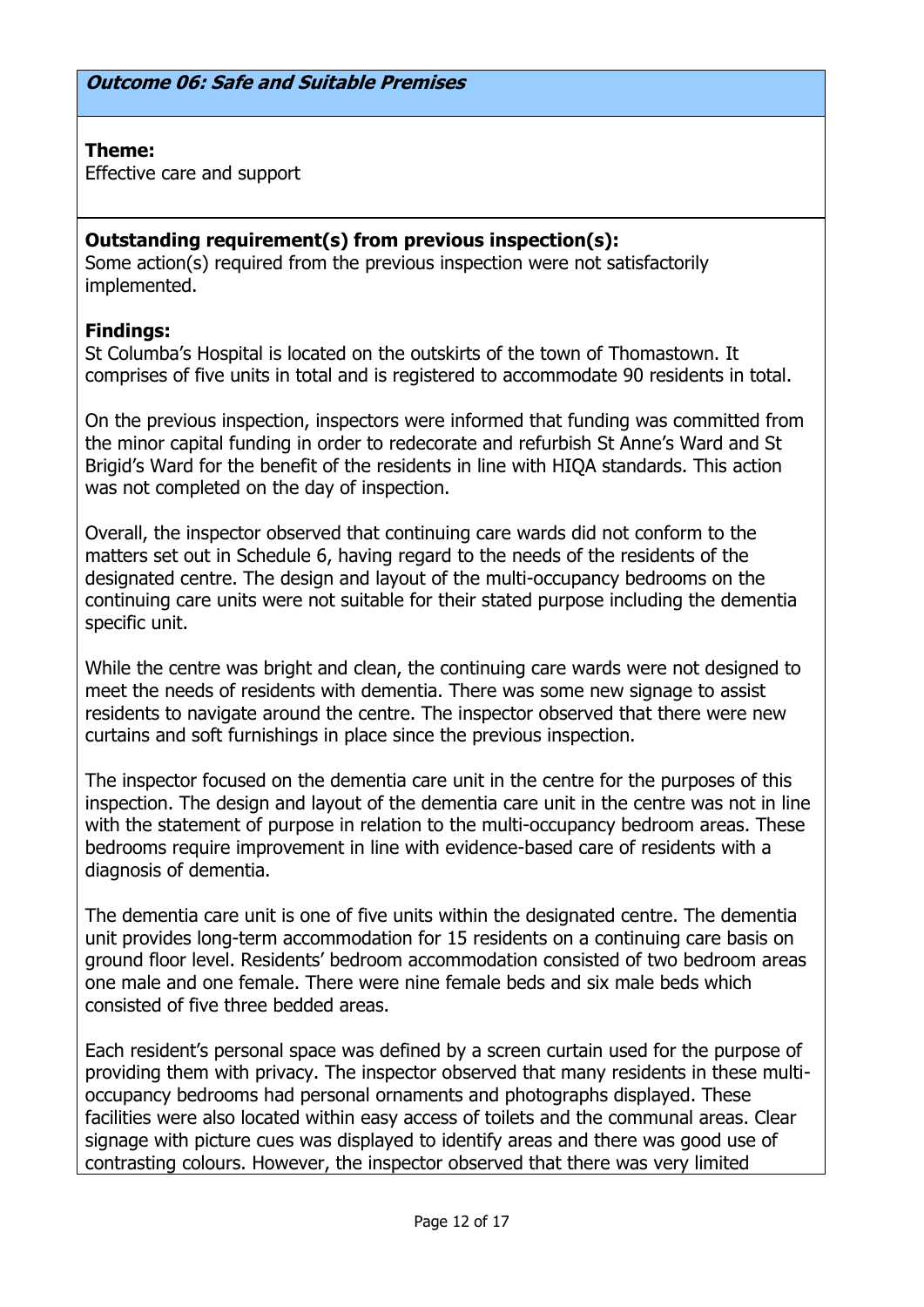personal space for individual personal possessions. The wardrobes were small and had very limited capacity to store clothes for residents.

Residents' accommodation and the communal areas were located off a wide circulating corridor which was fitted with handrails. All walkways were clear and uncluttered to ensure resident safety when mobilising. The spacious communal sitting/dining room was decorated with domestic style features and furniture. There was a "snug" area also which had comfortable seating for residents. The walls in this area were decorated with old photographs of residents and staff. The inspector observed many residents using this area during the inspection. Residents had access to an enclosed courtyard /garden with raised flower beds and vegetables.

## **Judgment:**

Non Compliant - Major

# **Closing the Visit**

At the close of the inspection a feedback meeting was held to report on the inspection findings.

## **Acknowledgements**

The inspector wishes to acknowledge the cooperation and assistance of all the people who participated in the inspection.

# **Report Compiled by:**

Ide Cronin Inspector of Social Services Regulation Directorate Health Information and Quality Authority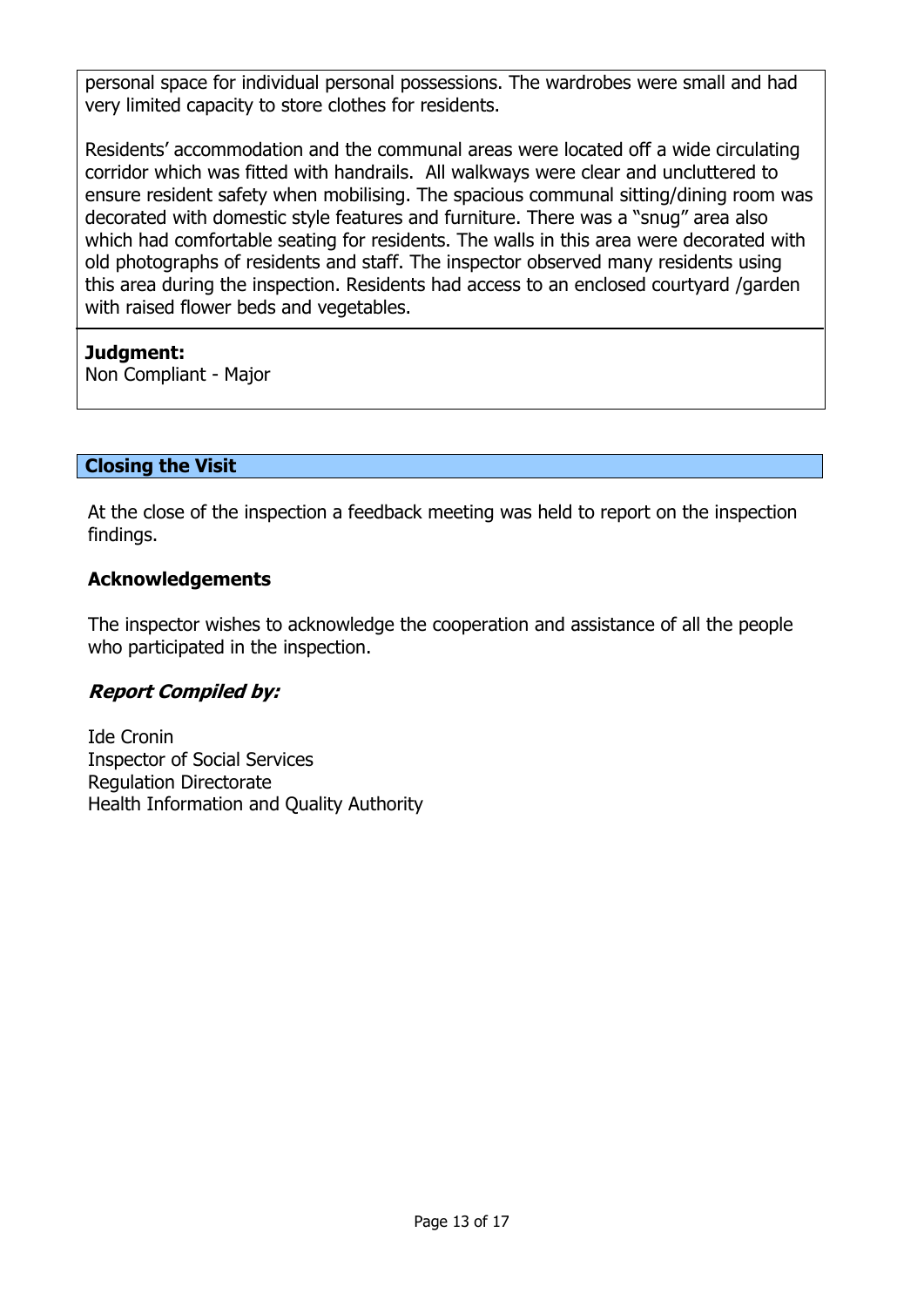# **Health Information and Quality Authority Regulation Directorate**



# **Action Plan**

An tÚdarás Um Fhaisnéis agus Cáilíocht Sláinte

**Provider's response to inspection report<sup>1</sup>**

| <b>Centre name:</b>        | St Columba's Hospital     |
|----------------------------|---------------------------|
|                            |                           |
| <b>Centre ID:</b>          | OSV-0000552               |
|                            |                           |
| <b>Date of inspection:</b> | 30/05/2017 and 31/05/2017 |
|                            |                           |
| <b>Date of response:</b>   | 26/06/2017                |
|                            |                           |

### **Requirements**

This section sets out the actions that must be taken by the provider or person in charge to ensure compliance with the Health Act 2007 (Care and Welfare of Residents in Designated Centres for Older People) Regulations 2013 and the National Quality Standards for Residential Care Settings for Older People in Ireland.

All registered providers should take note that failure to fulfil your legal obligations and/or failure to implement appropriate and timely action to address the non compliances identified in this action plan may result in enforcement action and/or prosecution, pursuant to the Health Act 2007, as amended, and Regulations made thereunder.

### **Outcome 01: Health and Social Care Needs**

#### **Theme:**

 $\overline{a}$ 

Safe care and support

### **The Person in Charge (PIC) is failing to comply with a regulatory requirement in the following respect:**

There was evidence that end-of life care and decisions regarding resuscitation were documented by the GP. However, there was inconsistent evidence of discussion or input from residents or relatives on the record or on a separate consent form to confirm this decision. The inspector did not observe that these decisions were reviewed or updated regularly to assess the validity of the clinical judgement on an ongoing basis.

 $<sup>1</sup>$  The Authority reserves the right to edit responses received for reasons including: clarity; completeness; and,</sup> compliance with legal norms.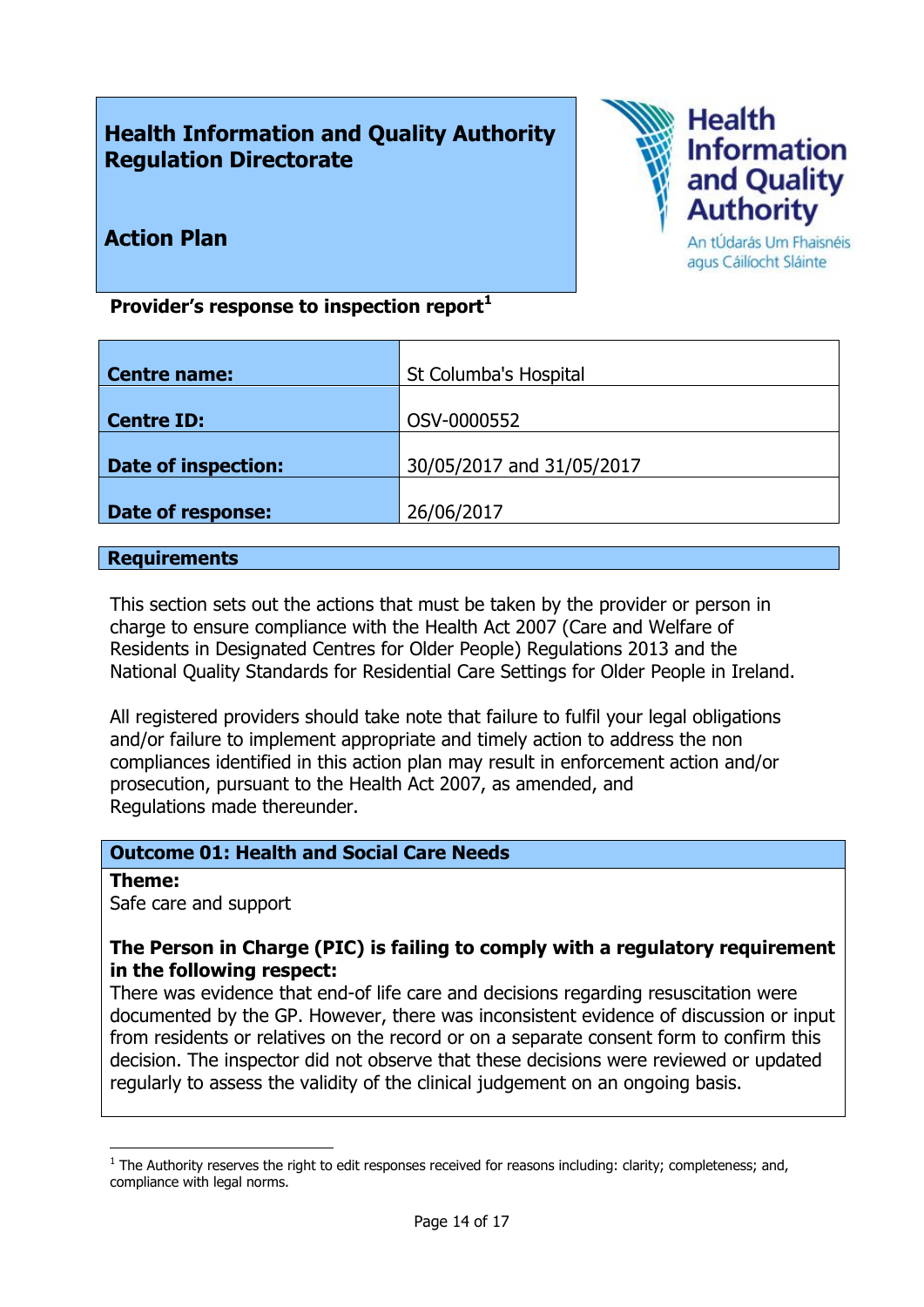# **1. Action Required:**

Under Regulation 05(4) you are required to: Formally review, at intervals not exceeding 4 months, the care plan prepared under Regulation 5 (3) and, where necessary, revise it, after consultation with the resident concerned and where appropriate that resident's family.

### **Please state the actions you have taken or are planning to take:**

•Current DNAR Policy had provisions for appropriate review of decisions relating to the CPR where required. This policy will be further updated before 31 July 2017 to include review as per regulation at intervals not exceeding four months. Currently there is a red DNAR order form which has one review date included. Form to be amended to include review dates.

Date for training on the What Matters to Me Programme which includes Do Not Attempt Resuscitation Policy is organised for 8 August 2017 with particular emphasis on review of decisions relating to CPR and care planning

At CNM2 meeting on the 13 June 2017 A/DON advised re regulations at intervals not exceeding four months for review to be implemented and medical officer informed 16 June 2017.

## **Proposed Timescale:** 31/08/2017

#### **Theme:**

Safe care and support

### **The Person in Charge (PIC) is failing to comply with a regulatory requirement in the following respect:**

There was limited evidence of any advance planning to ensure the expressed preferences of residents were taken into account prior to them becoming unwell. Decisions concerning future healthcare interventions required review. Resident's preferences with regard to transfer to hospital if of a therapeutic benefit were not documented in all of the end- of-life care plans.

Some care plans did not reference the physical, emotional, social, psychological and spiritual needs of the residents in relation to end-of-life care.

### **2. Action Required:**

Under Regulation 13(1)(a) you are required to: Provide appropriate care and comfort to a resident approaching end of life, which addresses the physical, emotional, social, psychological and spiritual needs of the resident concerned.

### **Please state the actions you have taken or are planning to take:**

What Matters to me Programme End of Life training day to take place on 8 August 2017. This non-compliance and action plan was raised by A/DON raised at the Hospitals Quality and Patient Safety Meeting 13 June 2017 Continuation of the documentation auditing system within the hospital.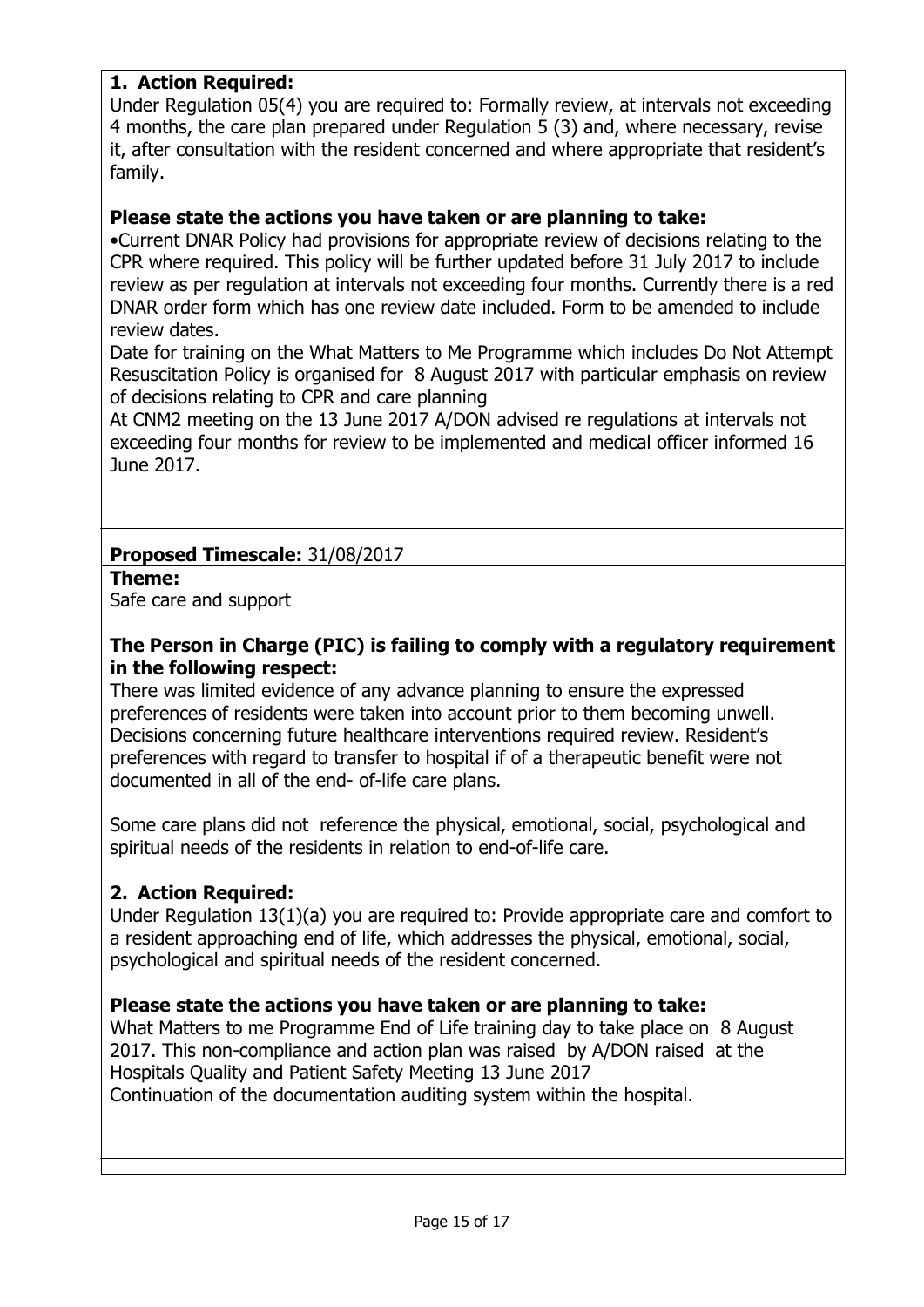# **Proposed Timescale:** 31/08/2017 **Theme:**

Safe care and support

# **The Person in Charge (PIC) is failing to comply with a regulatory requirement in the following respect:**

There were gaps in a sample of four medicine administration records viewed by the inspector. Therefore it was impossible to ascertain if the resident had their medicines or not.

# **3. Action Required:**

Under Regulation 29(5) you are required to: Ensure that all medicinal products are administered in accordance with the directions of the prescriber of the resident concerned and in accordance with any advice provided by that resident's pharmacist regarding the appropriate use of the product.

### **Please state the actions you have taken or are planning to take:**

Medication management study day organised for 20June 2017. All ward managers attending same along with substantial numbers of nursing staff. Lead nurse medication manager within the hospital is providing updated specific education on the new current drug Kardex. It is planned to repeat this education day in the autumn. At all Quality Patient Safety meetings CNMs are advised to complete the HSE land medication management training along with the staff nurses. When this is completed the certificates are returned to the nurse managements office. Current audit tool was more suited to previous drug Kardex's and this will be amended to reflect new Kardex's.

# **Proposed Timescale:** 31/08/2017

### **Outcome 06: Safe and Suitable Premises**

#### **Theme:**

Effective care and support

### **The Registered Provider is failing to comply with a regulatory requirement in the following respect:**

The design and layout of the multi-occupancy bays on the continuing care units were not suitable for their stated purpose including the dementia specific unit.

### **4. Action Required:**

Under Regulation 17(1) you are required to: Ensure that the premises of a designated centre are appropriate to the number and needs of the residents of that centre and in accordance with the statement of purpose prepared under Regulation 3.

## **Please state the actions you have taken or are planning to take:**

Currently there is a brief for new unit being reviewed and finalised this brief will be presented to National Capital Steering group for sign off in July 2017 new building proposed to be completed 2021 to include single rooms and address noncompliance.